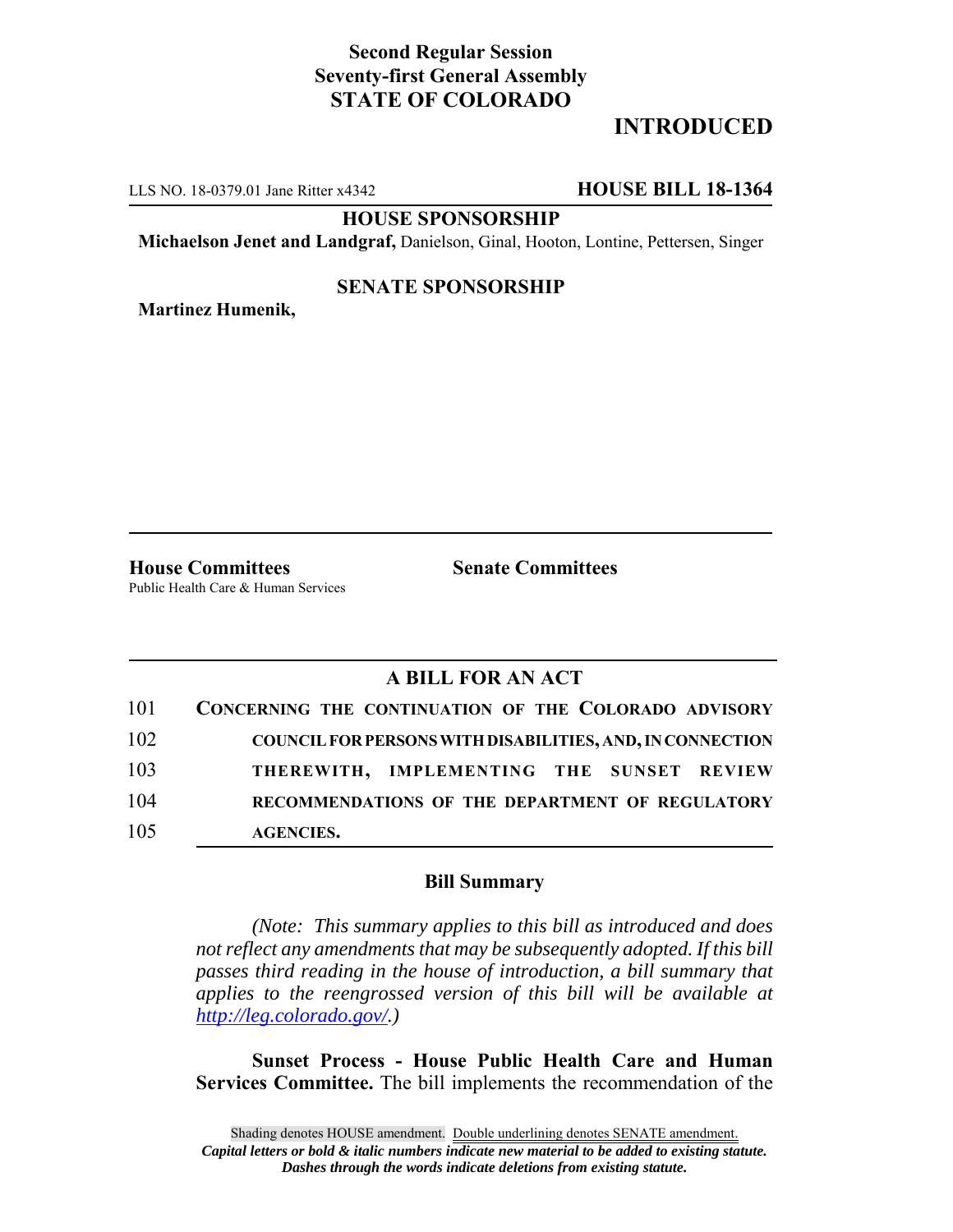department of regulatory agencies to sunset the Colorado advisory council for persons with disabilities. The bill makes conforming amendments.

 *Be it enacted by the General Assembly of the State of Colorado:* **SECTION 1.** In Colorado Revised Statutes, **repeal** article 45.5 of title 24. **SECTION 2.** In Colorado Revised Statutes, 19-3.5-104, **amend** 5 (2) introductory portion and  $(2)(c)$  as follows: **19-3.5-104. Colorado children's trust fund board - creation - members.** (2) The board shall consist CONSISTS of nine members, as 8 follows: (c) Six persons appointed by the governor and confirmed by the senate, five of whom shall be knowledgeable in the area of child abuse prevention and represent some of the following areas: Law enforcement; medicine; law; business; mental health; domestic relations; child abuse 13 prevention; education; and social work; and one who shall be IS a parent or a representative of a parent organization. In making appointments to the board, the governor is encouraged to include representation by at least 16 one member who is a person with a disability, as defined in section 17 24-45.5-102 (2), C.R.S. SECTION 24-34-301 (2.5), a family member of a person with a disability, or a member of an advocacy group for persons 19 with disabilities, provided that the other requirements of this paragraph  $\left( \frac{1}{2} \right)$  SUBSECTION  $(2)(c)$  are met. **SECTION 3.** In Colorado Revised Statutes, 24-32-706, **amend**  $(1)$  as follows: **24-32-706. State housing board.** (1) There is hereby created, 24 within the division of housing, the state housing board. The board shall

25 consist CONSISTS of seven members who shall be appointed by the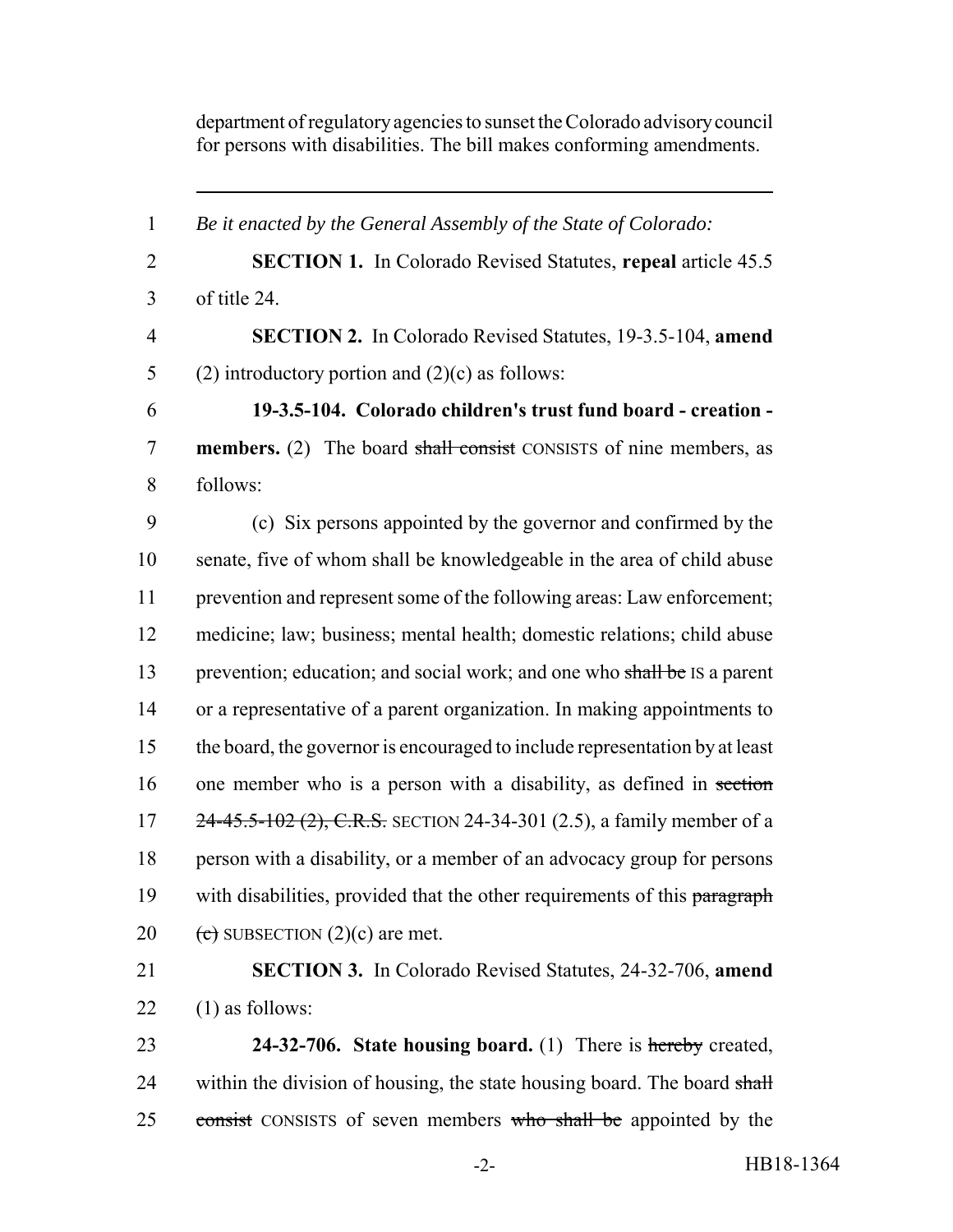governor for terms of four years each, except as provided in subsection (2) of this section. In making appointments to the board, the governor shall include representation by at least one member who is a person with 4 a disability, as defined in section  $24-45.5-102$  (2) SECTION 24-34-301 (2.5), a family member of a person with a disability, or a member of an advocacy group for persons with disabilities.

 **SECTION 4.** In Colorado Revised Statutes, 25-1-103, **amend** (1) as follows:

 **25-1-103. State board of health created.** (1) There is hereby created a state board of health, referred to in this part 1 as the "board". 11 which shall consist THE BOARD CONSISTS of nine members, of which one 12 member shall MUST be appointed by the governor, with the consent of the senate, from each congressional district and the remainder from the state 14 at large. A vacancy on the board occurs whenever any member moves out of the congressional district from which he OR SHE was appointed. A member who moves out of such congressional district shall promptly 17 notify the governor of the date of such HIS OR HER move, but such THE notice is not a condition precedent to the occurrence of the vacancy. The governor shall fill the vacancy by appointment for the unexpired term. No more than five members of the board shall be members of the same major political party. Appointments made to take effect on January 1, 1983, 22 shall be made in accordance with section  $24-1-135$ . C.R.S. Appointments 23 thereafter shall be ARE made, with the consent of the senate, for terms of 24 four years each and shall be made so that no business or professional 25 group shall constitute CONSTITUTES a majority of the board. In making appointments to the board, the governor is encouraged to include representation by at least one member who is a person with a disability,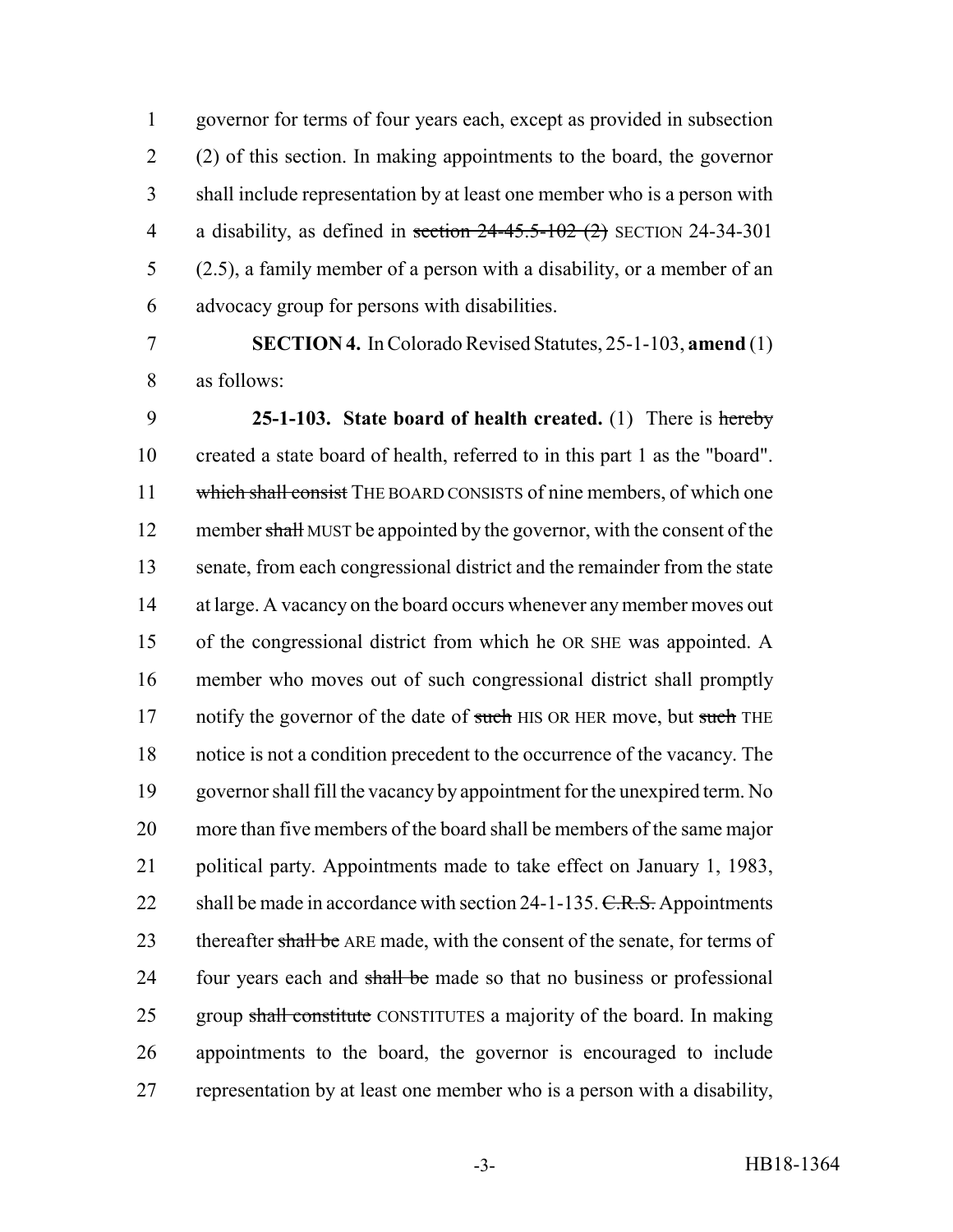1 as defined in section 24-45.5-102 (2), C.R.S. SECTION 24-34-301 (2.5), a family member of a person with a disability, or a member of an advocacy group for persons with disabilities if the other requirements of this subsection (1) are met.

 **SECTION 5.** In Colorado Revised Statutes, 25.5-1-301, **amend** (1) as follows:

 **25.5-1-301. Medical services board - creation.** (1) There is 8 hereby created in the state department a medical services board, referred 9 to in this part 3 as the "board". which shall consist THE BOARD CONSISTS of eleven members appointed by the governor with the consent of the senate. The governor shall appoint persons to the board who have knowledge of medical assistance programs, and one or more of the appointments may include a person or persons who have received services through programs administered by the department within two years of the date of appointment. No more than six members of the board shall be members of the same political party. Of the eleven members 17 appointed to the board, at least one shall MUST be appointed from each congressional district. In making appointments to the board, the governor shall include representation by at least one member who is a person with 20 a disability, as defined in section  $24-45.5-102$  (2), C.R.S. SECTION 24-34-301 (2.5), a family member of a person with a disability, or a member of an advocacy group for persons with disabilities, provided that 23 the other requirements of this subsection (1) are met.

# **SECTION 6.** In Colorado Revised Statutes, 26-1-107, **amend** 25  $(1)(a)$  as follows:

 **26-1-107. State board of human services - rules.** (1) (a) There 27 is hereby created the state board of human services, REFERRED TO IN THIS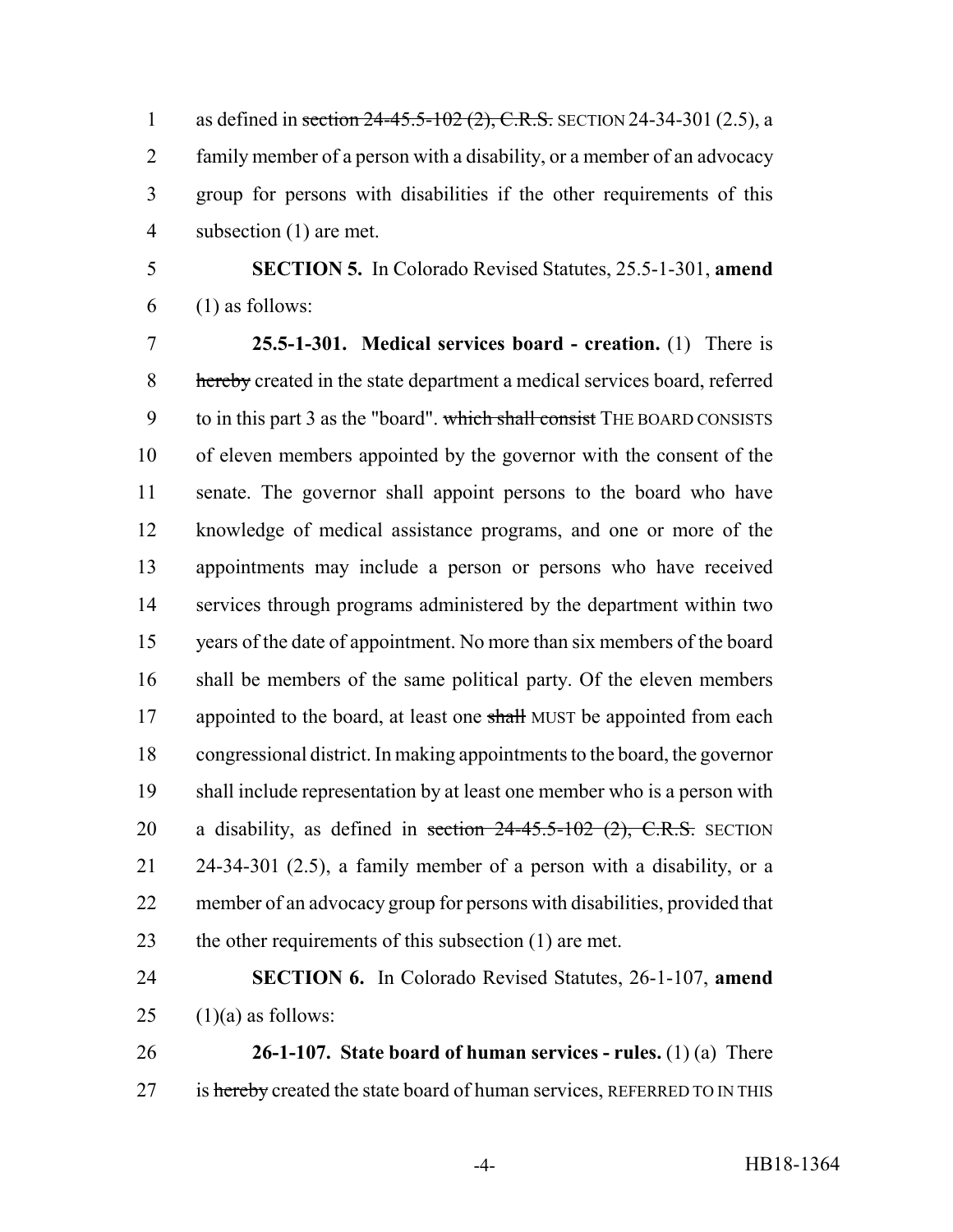SECTION AS THE "STATE BOARD". The state board shall consist CONSISTS 2 of nine members each of whom shall be appointed by the governor, with the consent of the senate, for terms of four years each. In making appointments to the board, the governor shall include representation by at least one member who is a person with a disability, as defined in 6 section 24-45.5-102 (2), C.R.S. SECTION 24-34-301 (2.5), a family member of a person with a disability, or a member of an advocacy group for persons with disabilities.

 **SECTION 7.** In Colorado Revised Statutes, **amend** 27-65-131 as follows:

 **27-65-131. Advisory board - service standards and rules.** An 12 advisory board, REFERRED TO AS THE "BOARD" IN THIS SECTION, to the department is established for the purpose of assisting and advising the executive director in accordance with section 27-65-130 in the development of service standards and rules. The board consists of not less than eleven nor more than fifteen members appointed by the governor. 17 The advisory board includes one representative each from the office of behavioral health, the department of human services, the department of public health and environment, the university of Colorado health sciences center, and a leading professional association of psychiatrists in this state; at least one member representing proprietary skilled health care facilities; one member representing nonprofit health care facilities; one member representing the Colorado bar association; one member representing consumers of services for persons with mental health disorders; one member representing families of persons with mental health disorders; one member representing children's health care facilities; and other persons from both the private and the public sectors who are recognized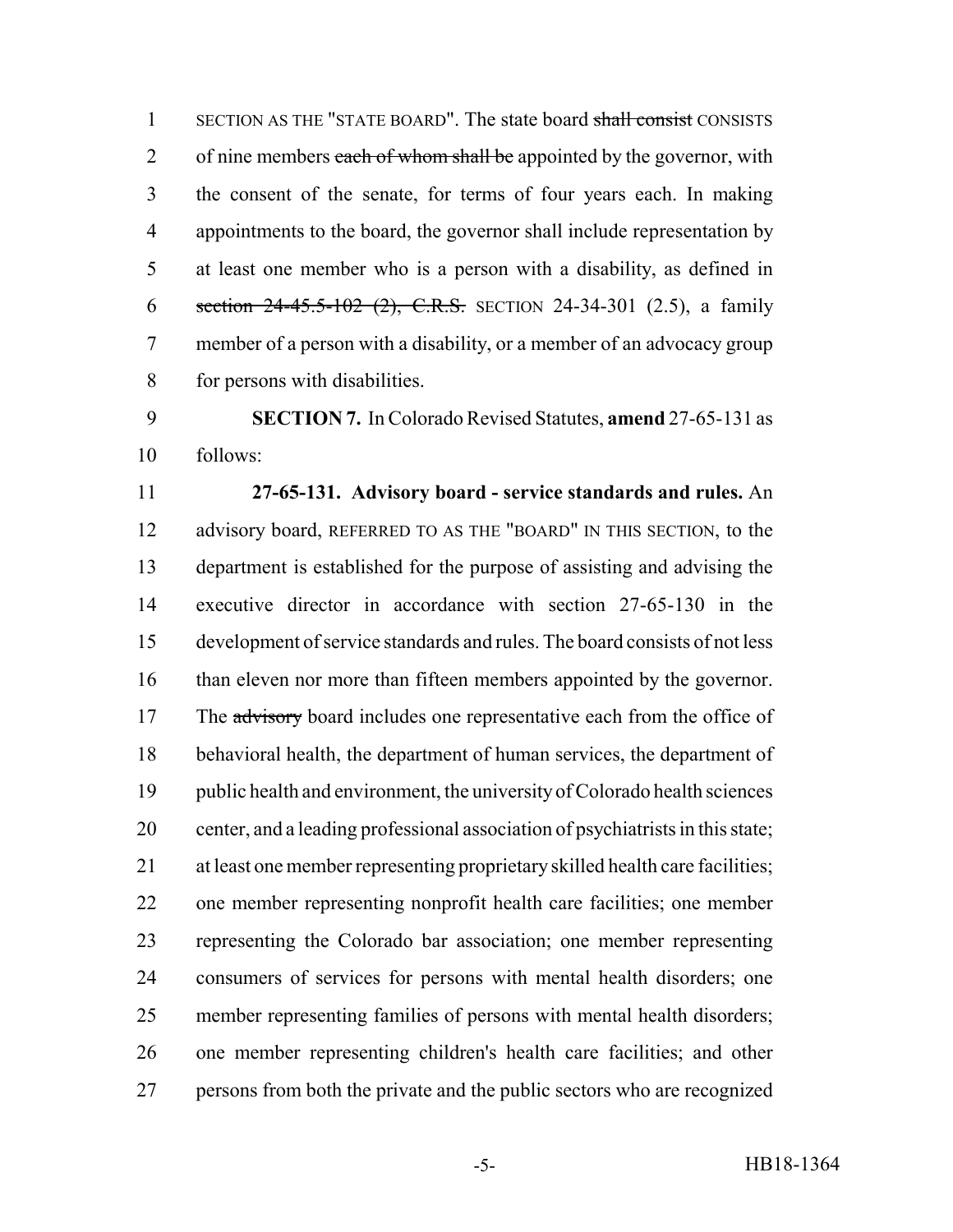or known to be interested and informed in the area of the board's purpose and function. In making appointments to the board, the governor is encouraged to include representation by at least one member who is a 4 person with a disability, as defined in section  $24-45.5-102(2)$  SECTION 24-34-301 (2.5), a family member of a person with a disability, or a member of an advocacy group for persons with disabilities, provided that the other requirements of this section are met.

 **SECTION 8.** In Colorado Revised Statutes, 42-3-204, **amend** 9 (2)(d) introductory portion and  $(5)(d)$  as follows:

 **42-3-204. Reserved parking for persons with disabilities - applicability - definitions - rules.** (2) **Administration by the department.** (d) **Department to establish forms - rules.** The 13 department in consultation with the Colorado advisory council for persons 14 with disabilities, created in section 24-45.5-103, C.R.S., shall promulgate a rule creating an application and renewal form that:

 (5) **Issuance of plate or placard - rules.** (d) **Department to give notice of rights and responsibilities.** When a person files an application for issuance or renewal of an identifying plate or placard under this section, the department shall provide to the applicant an informational 20 pamphlet or other informational source, DEVELOPED BY THE DEPARTMENT, that describes reserved parking and the rights and responsibilities of the 22 holders of identifying plates or placards. The pamphlet or other informational source shall be developed by the department in consultation 24 with the Colorado advisory council for persons with disabilities, created in section 24-45.5-103, C.R.S.

 **SECTION 9.** In Colorado Revised Statutes, 43-1-106, **amend** 27  $(4)(c)$  as follows: